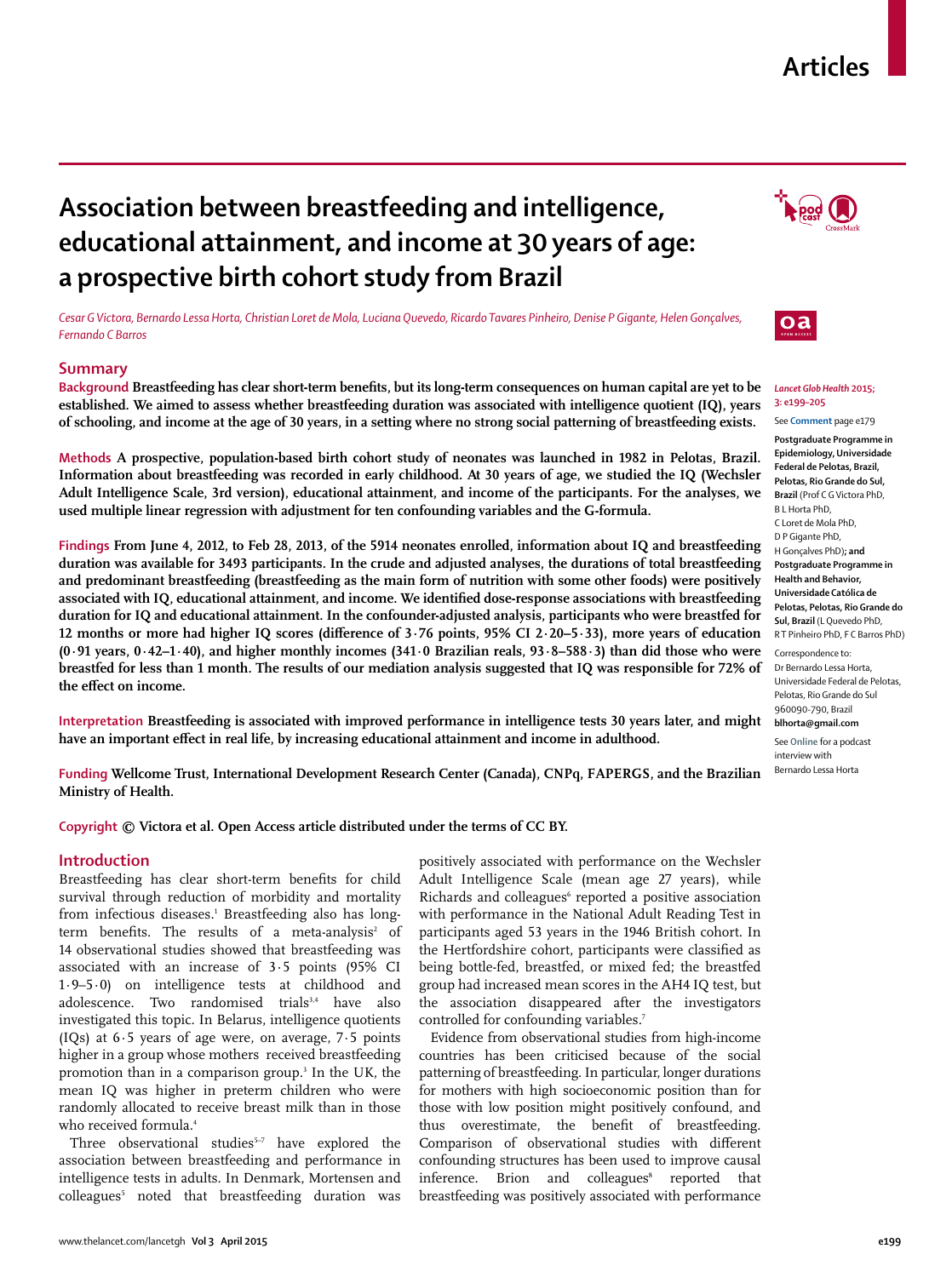in intelligence tests in the 1993 Pelotas (Brazil) and ALSPAC (UK) birth cohorts. Because breastfeeding was positively associated with family income in ALSPAC but not in Pelotas, the positive association in Brazil was probably not caused by residual confounding.

Whether or not apparently small IQ gains affect real life achievement—eg, educational attainment—is debatable. In the 1946 British Births cohort,<sup>6</sup> the probability of participants obtaining advanced educational qualifications was 1·58 (95% CI 1·15–2·18) times higher in participants who had been breastfed for more than 7 months than in those who had never been breastfed. In New Zealand, breastfeeding duration was positively associated with performance in secondary school tests in students aged 18 years.<sup>9</sup> However, the results of a pooled analysis<sup>10</sup> of four cohort studies from low-income and middle-income countries (including data from the 23-year-follow-up visit to the 1982 Pelotas cohort) did not show consistent associations between breastfeeding duration and number of school years completed, although associations were present in two of the sites.

Because of the association between intelligence and educational attainment, the notion that breastfeeding can also increase individual income, and thus contribute to economic productivity, has been postulated.<sup>11,12</sup> However, our systematic review of the literature did not reveal any studies with results showing that breastfeeding was associated with income in adults.

We aimed to assess the associations between infant feeding and IQ, educational attainment, and income in participants aged 30 years in a large population-based birth cohort, in a setting where no strong social patterning of breastfeeding exists.

#### **Methods**

# **Participants**

In 1982, five maternity hospitals in Pelotas, Brazil, were visited daily and all births were identified from labour ward records; 5914 neonates whose families lived in the urban area of the city were examined and their mothers were interviewed soon after delivery. The initial refusal rate was less than 1%, and the cohort has been followed up on several occasions.<sup>13</sup> The study protocol is available online.

Members of the original cohort were traced in 1984 (5161 [87%] individuals) and 1986 (4979 [84%] individuals). Between June 4, 2012, and Feb 28, 2013, cohort members were invited to visit a research clinic to be interviewed and examined.

The Ethical Review Board of the Faculty of Medicine of the Federal University of Pelotas approved the study, and we obtained written informed consent from all participants.

### **Procedures**

Information about duration of breastfeeding and age at introduction of complementary foods was obtained in 1984, when the average age of participants was 19 months.

For participants who were not interviewed in 1984, this information was obtained when they were seen in 1986 at a mean age of 42 months (SD 3·68); these 263 individuals represented 5% of the 5332 participants with infant feeding data. We defined duration of predominant breastfeeding as the age when foods other than breastmilk, teas, or water were introduced. We assessed exclusive breastfeeding but did not include it in the present analysis, because it was seldom practised at that time. We combined participants who had never been breastfed with those who were breastfed for less than 1 month because the incidence of breastfeeding was very high and evidence suggested misclassification between these two categories.<sup>14</sup>

We assessed intelligence using the Wechsler Adult Intelligence Scale, third version, at a mean age of 30·2 years, with the arithmetic, digit symbol, similarities, and picture completion subtests. Four psychologists who were unaware of participant feeding history administered the tests. Educational attainment was recorded as the highest grade completed successfully. In the 2012–13 visit, we asked the participants to report their income in the previous month. Information on income was gathered in Brazilian reals (R\$; US\$1 was worth 0·49 real in 2012).

The confounding variables measured in the perinatal study were monthly family income, maternal education, maternal smoking during pregnancy (non-smokers, 1–14 cigarettes a day, or ≥15 cigarettes a day), maternal age, maternal pre-pregnancy body-mass index (height was measured by the research team, and pre-pregnancy weight was based on information from antenatal care records or—when not available—by recall), type of delivery (caesarean or vaginal), gestational age (in full weeks, based on the date of the last menstrual period), and birthweight (from calibrated paediatric scales). Additional confounders measured during the 1984 and 1986 visits were parental education (in full years), household assets index (obtained through factor analysis and based in the ownership of household goods), and genomic ancestry. Genomic ancestry analysis was based on DNA samples that were genotyped using the Illumina Omni 2·5M array (Illumina, San Diego, CA, USA). Admixture analyses were based on 370 539 single nucleotide polymorphisms shared by samples from the HapMap Project, the Human Genome Diversity Project (HGDP), and the Pelotas cohort. The following HapMap samples were used as external panels : 266 Africans, 262 Europeans (American and Italian), 77 admixed Mexican Americans, 83 African Americans, and 93 Native Americans from the HGDP. For each individual, the proportion of European, African American, and Native American ancestry was estimated.

## **Statistical analysis**

We used ANOVA to compare means, and multiple linear regression to adjust the estimates for confounders. In the linear regression models, we graphically tested the normality of residuals and homoscedasticity (homogeneity of variance). We assessed multicollinearity between the

For the **online protocol** see http://ije.oxfordjournals.org/ content/35/2/237.long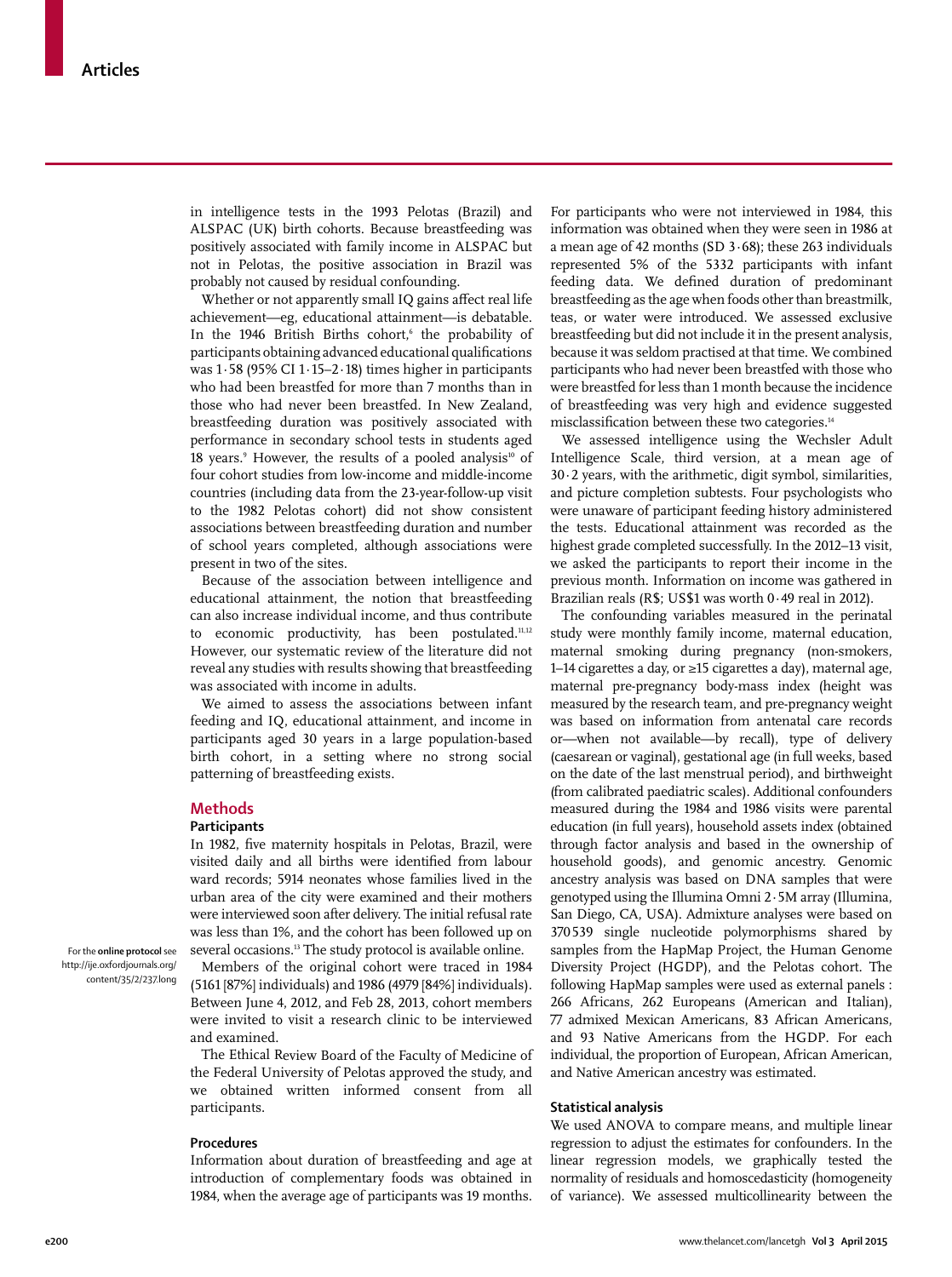explanatory variables using the variance inflation factor. We based statistical comparisons between categories on tests of heterogeneity and linear trend, and we present the one with the lower p value. We used Stata  $13 \cdot 0$  for the analyses. We did four sets of analyses to compare breastfeeding categories in terms of arithmetic means, geometric means, median income, and to exclude participants who were unemployed and therefore had no income.

We used G-computation<sup>15</sup> to estimate the direct effect of breastfeeding on income at 30 years, and the indirect effect that was mediated through IQ. In this model, base confounders included the variables listed previously. Because breastfeeding has been postulated to affect IQ in early life, we treated educational attainment as a postconfounder in the mediation analyses. We estimated the total direct and indirect effects using interactions between exposure (breastfeeding) and mediator (IQ). No statistical evidence suggested any effect modification, but we still included an interaction term in the mediation analysis.

# **Role of the funding source**

The funders of the study had no role in study design, data collection, data analysis, data interpretation, or writing of the report. The corresponding author had full

|                                                                                                                                 | Prevalence or average<br>value (n=3493)* |
|---------------------------------------------------------------------------------------------------------------------------------|------------------------------------------|
| Variables measured at birth                                                                                                     |                                          |
| Birthweight (g)                                                                                                                 | 3225 (525)*                              |
| Maternal education (years)                                                                                                      |                                          |
| $0 - 4$                                                                                                                         | 1110 (32%)                               |
| $5 - 8$                                                                                                                         | 1518 (43%)                               |
| $9 - 11$                                                                                                                        | 378 (11%)                                |
| >12                                                                                                                             | 483 (14%)                                |
| Variables measured during childhood                                                                                             |                                          |
| Duration of any breastfeeding (months)                                                                                          |                                          |
| <1                                                                                                                              | 736 (21%)                                |
| $1 - 2.9$                                                                                                                       | 895 (26%)                                |
| $3 - 5.9$                                                                                                                       | 808 (23%)                                |
| $6 - 11.9$                                                                                                                      | 474 (14%)                                |
| >12                                                                                                                             | 580 (17%)                                |
| Duration of predominant breastfeeding<br>(months)                                                                               |                                          |
| <1                                                                                                                              | 894 (26%)                                |
| $1 - 1.9$                                                                                                                       | 462 (13%)                                |
| $2 - 2.9$                                                                                                                       | 687 (20%)                                |
| $3 - 3.9$                                                                                                                       | 916 (26%)                                |
| >4                                                                                                                              | 421 (12%)                                |
| Variables measured at 30 years of age                                                                                           |                                          |
| IO                                                                                                                              | 98.0 (12.6) <sup>†</sup>                 |
| Educational attainment (years)                                                                                                  | 11.4(4.1)                                |
| Monthly income (R\$)                                                                                                            | 1000 (530-1890)‡                         |
| IQ=intelligence quotient. *Prevalence of variables might not sum to 3493 because<br>of missing data. †Mean (SD). ‡Median (IQR). |                                          |

*Table 1:* **Characteristics of participants**

access to all the data in the study and had final responsibility for the decision to submit for publication.

## **Results**

In 2012–13, we interviewed 3701 of the 5914 participants enrolled as neonates in 1982. Added to the 325 known to have died, this number represented a follow-up rate of 68%. Full information on IQ and breastfeeding was available for 3493 members. The participants interviewed in 2012–13 were slightly more likely to be female and belong to intermediate socioeconomic categories than were the original cohort (appendix). See **Online** for appendixHowever, the magnitude of these differences was small, with the maximum difference between variable categories with the highest and lowest follow-up rates being less than 9%. Differences were also small for follow-up rates with respect to breastfeeding duration (appendix).

Table 1 shows the wide variability in maternal education. One in every five mothers breastfed for less than 1 month, and one in six did so for a year or more. Few mothers maintained predominant breastfeeding for 4 months or more (table 1). At the age of 30 years, the mean IQ of offspring was  $98.0$  (SD 12.6) points and the average number of years of education was 11·4 (4·1). These two variables were moderately correlated (Pearson's correlation coefficient of  $0.64$ ,  $p<0.0001$ ).

|                                                                                                                                          | <b>Breastfeeding</b><br>at 6 months | <b>IQ</b>           | Educational<br>attainment (years) | <b>Monthly income</b><br>(R5) |  |  |  |
|------------------------------------------------------------------------------------------------------------------------------------------|-------------------------------------|---------------------|-----------------------------------|-------------------------------|--|--|--|
| Maternal education at p<0.0001+<br>delivery, years                                                                                       |                                     | p<0.0001*           | p<0.001*                          | p<0.0001*                     |  |  |  |
| $0 - 4$                                                                                                                                  | 359/1110 (32%)                      | 92.2 (91.5-92.9)    | $9.2(9.0-9.4)$                    | 997 (931-1062)                |  |  |  |
| $5 - 8$                                                                                                                                  | 417/1518 (27%)                      | 97.5 (97.0-98.1)    | $11.1(11.0-11.3)$                 | 1356 (1281-1430)              |  |  |  |
| $9 - 11$                                                                                                                                 | 98/378 (26%)                        | 103-2 (102-1-104-3) | $13.2(12.9-13.5)$                 | 1871 (1679-2063)              |  |  |  |
| $\geq 12$                                                                                                                                | 178/483 (37%)                       | 108.6 (107.7-109.5) | $15.3(15.1 - 15.6)$               | 2846 (2614-3078)              |  |  |  |
| Family income,<br>multiple of<br>1982 minimum waqe                                                                                       | p=0.03 <sup>+</sup>                 | p<0.0001*           | p<0.0001*                         | p<0.0001*                     |  |  |  |
| $\leq 1$                                                                                                                                 | 209/684 (31%)                       | $91.5(90.7-92.4)$   | $8.9(8.6 - 9.1)$                  | 940 (855-1024)                |  |  |  |
| $1-1-3$                                                                                                                                  | 509/1722 (30%)                      | 96.6 (96.0-97.1)    | $10.7(10.6 - 10.9)$               | 1255 (1191-1320)              |  |  |  |
| $3.1 - 6$                                                                                                                                | 189/684 (28%)                       | 102.0 (101.2-102.9) | $13.1(12.8-13.4)$                 | 1894 (1750-2038)              |  |  |  |
| $6 - 1 - 10$                                                                                                                             | 69/204 (34%)                        | 106-7 (105-2-108-2) | 14.5 (14.1-14.9)                  | 2583 (2260-2907)              |  |  |  |
| >10                                                                                                                                      | 72/183 (39%)                        | 110-4 (108-9-112-0) | $15.8(15.3 - 16.2)$               | 3208 (2787-3628)              |  |  |  |
| Birthweight, q                                                                                                                           | p<0.0001*                           | p<0.0001*           | p<0.0001*                         | p<0.0001*                     |  |  |  |
| $2500$                                                                                                                                   | 57/247 (23%)                        | 94.4 (92.8-96.1)    | $10.5(10.0-11.0)$                 | 1190 (1009-1370)              |  |  |  |
| 2500-2999                                                                                                                                | 227/833 (27%)                       | 95.7 (94.8-96.5)    | $10.6(10.4 - 10.9)$               | 1266 (1161-1370)              |  |  |  |
| 3000-3499                                                                                                                                | 407/1315 (31%)                      | 98.5 (97.8-99.1)    | $11.4(11.2 - 11.7)$               | 1538 (1444-1632)              |  |  |  |
| $\geq 3500$                                                                                                                              | 363/1097 (33%)                      | 99.9 (99.2-100.6)   | $11.9(11.6-12.1)$                 | 1709 (1597-1821)              |  |  |  |
| Sex                                                                                                                                      | p=0.88+                             | p=0.02 <sup>+</sup> | p<0.0001+                         | p<0.0001+                     |  |  |  |
| Male                                                                                                                                     | 504/1677 (30%)                      | 98-5 (97-9-99-1)    | $10.9(10.7-11.1)$                 | 1917 (1826-2008)              |  |  |  |
| Female                                                                                                                                   | 550/1816 (30%)                      | 97.5 (96.9-98.1)    | $11.7(11.5-11.9)$                 | 1104 (1034-1173)              |  |  |  |
| Data are n/N (%) or mean (95% CI) unless stated otherwise. IQ=intelligence quotient. *Test for linear trend. †Test for<br>heterogeneity. |                                     |                     |                                   |                               |  |  |  |

*Table 2:* **Mean IQ, educational attainment, and monthly income at 30 years with respect to confounding variables**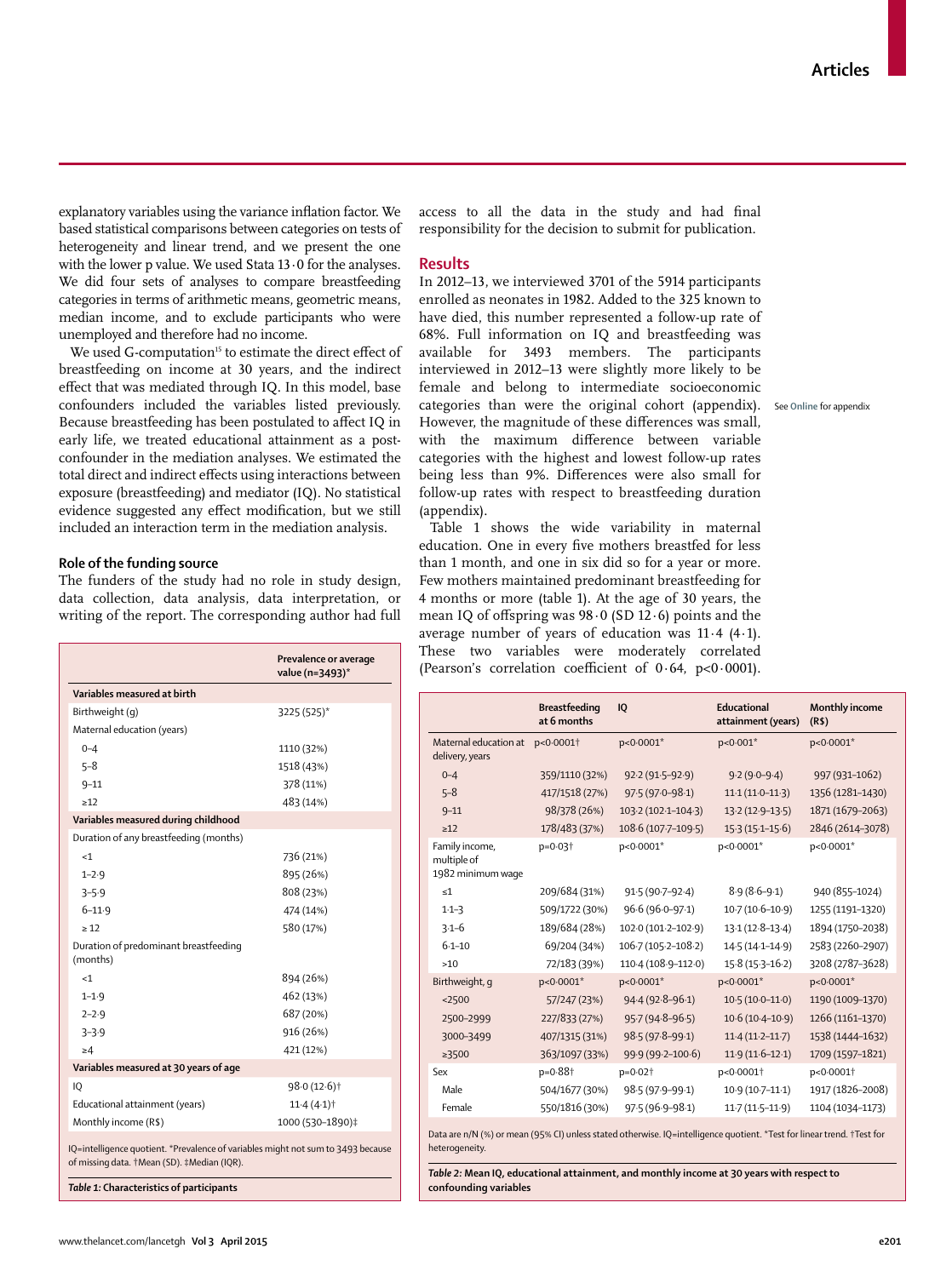| IQ<br>Mean (95% CI)<br>p<0.0001+<br>$96.4(95.5-97.3)$<br>$96.9(96.0 - 97.7)$ | Adjusted regression $\beta$<br>$(95\%$ CI) <sup>*</sup><br>p<0.0001‡<br>Reference (0) | Educational attainment (years)<br>Mean (95% CI)<br>p<0.0001+ | Adjusted regression $\beta$<br>$(95\%$ CI) <sup>*</sup><br>p=0.003‡ | Monthly income (R\$)<br>Mean (95% CI)<br>p<0.0001‡ | Adjusted regression $\beta$<br>$(95\%$ CI) <sup>*</sup><br>p<0.0001‡ |
|------------------------------------------------------------------------------|---------------------------------------------------------------------------------------|--------------------------------------------------------------|---------------------------------------------------------------------|----------------------------------------------------|----------------------------------------------------------------------|
|                                                                              |                                                                                       |                                                              |                                                                     |                                                    |                                                                      |
|                                                                              |                                                                                       |                                                              |                                                                     |                                                    |                                                                      |
|                                                                              |                                                                                       |                                                              |                                                                     |                                                    |                                                                      |
|                                                                              |                                                                                       | $10.9(10.6-11.2)$                                            | Reference (0)                                                       | 1238 (1142-1333)                                   | Reference (0)                                                        |
|                                                                              | $0.38(-1.03 \text{ to } 1.79)$                                                        | $11.0(10.7-11.3)$                                            | $0.31 (-0.13 to 0.75)$                                              | 1452 (1335-1570)                                   | 222.5 (0.26 to 444.7)                                                |
| 98.7 (97.9-99.6)                                                             | 1.77 (0.35 to 3.19)                                                                   | $11.7(11.4-11.9)$                                            | 0.49(0.05 to 0.94)                                                  | 1584 (1458-1711)                                   | 285-1 (61-0 to 509-2)                                                |
| 101.3 (100.1-102.5)                                                          | 3.50 (1.84 to 5.16)                                                                   | $12.1(11.7-12.5)$                                            | $0.65(0.12 \text{ to } 1.17)$                                       | 1915 (1753-2104)                                   | 485.0 (222.2 to 747.8)                                               |
| 98.1 (97.0-99.1)                                                             | 3.76 (2.20 to 5.33)                                                                   | $11.2(10.9-11.5)$                                            | $0.91(0.42 \text{ to } 1.40)$                                       | 1429 (1289-1569)                                   | 341.0 (93.8 to 588.3)                                                |
| p<0.0001+                                                                    | $p=0.07$ <sup>+</sup>                                                                 | p<0.0001+                                                    | $p=0.02$ <sup>+</sup>                                               | p<0.0001‡                                          | $p=0.12$ ‡                                                           |
| $96.7(95.9-97.6)$                                                            | Reference (0)                                                                         | $11.0(10.7-11.2)$                                            | Reference (0)                                                       | 1308 (1206-1410)                                   | Reference (0)                                                        |
| $97.4(96.2 - 98.6)$                                                          | $1.17$ (-0.46 to 2.80)                                                                | $10.8(10.4-11.2)$                                            | $0.07 (-0.44 to 0.58)$                                              | 1457 (1301-1613)                                   | 241.3 (-14.2 to 496.9)                                               |
| $98.6(97.7 - 99.6)$                                                          | $0.70$ (-0.75 to 2.15)                                                                | $11.7(11.3-12.0)$                                            | $0.65(0.20 \text{ to } 1.10)$                                       | 1584 (1439-1730)                                   | 207.1 (-20.0 to 434.3)                                               |
| 99.3 (98.5-100.1)                                                            | 1.38 (0.08 to 2.69)                                                                   | $11.7(11.4-11.9)$                                            | $0.46$ (0.05 to 0.87)                                               | 1639 (1519-1760)                                   | 235.7 (30.7 to 440.6)                                                |
| $97.7(96.5 - 98.9)$                                                          | 2.29 (0.65 to 3.94)                                                                   | $11.4(11.0-11.8)$                                            | 0.61(0.09 to 1.12)                                                  | 1460 (1298-1622)                                   | 285.6 (26.8 to 544.3)                                                |
|                                                                              |                                                                                       |                                                              |                                                                     |                                                    |                                                                      |

IQ=intelligence quotient. \*Adjusted for family income at birth, parental schooling, household score index, genomic ancestry, maternal smoking during pregnancy, maternal age, type of delivery, maternal prepregnancy body-mass index, gestational age, and birthweight. †Test for heterogeneity. ‡Test for linear trend.

*Table 3:* **IQ, educational attainment, and income at 30 years, with respect to breastfeeding duration**





Estimates are adjusted for parental education, household score index, genomic ancestry, maternal smoking during pregnancy, maternal age, type of delivery, maternal body-mass index before pregnancy, gestational age, and birthweight.

The distribution of monthly income was positively skewed, with a median of R\$1000 (IQR 530–1890) and a mean of R\$1501 (SD 1775). The results of these four analysis sets were very similar, so we report only those for arithmetic means, including all participants. Correlation coefficients were  $0.39$  (p<0.0001) between income and education and  $0.42$  (p<0.0001) between income and IQ.

Table 2 shows the analysis with respect to the confounding variables. For breastfeeding status at 6 months, we noted a U-shaped pattern with maternal education and, to a lesser extent, family income at birth. Differences between the extreme educational attainment and income groups were less than 10%. Birthweight was directly associated with breastfeeding,

but there was no difference in birthweight between the sexes. Educational attainment, IQ, and income at 30 years increased with maternal education, family income, and birthweight. Men had slightly higher IQ results than did women, but the opposite was true for educational attainment. Income was higher among men than women.

In the crude analyses, the outcome variables increased monotonically with breastfeeding duration up to 12 months, and with predominant breastfeeding duration up to 4 months (table 3). However, for both breastfeeding indicators, the longest duration groups showed slightly lower values for the outcomes than did the penultimate categories. After adjustment for confounders, the doseresponse patterns for IQ and educational attainment become monotonic, although for income, the longestduration breastfeeding groups remained slightly (but not significantly) less than the penultimate categories. For total breastfeeding, the adjusted differences between the extreme groups were  $3.76$  (95% CI  $2.20 - 5.33$ ) IQ points, 0·91 (0·42–1·40) years of education, and R\$341  $(93.8-588.3)$ . Differences associated with predominant breastfeeding tended to be lower than for any breastfeeding.

Figure 1 shows the association between IQ test performance and breastfeeding duration, according to tertiles of family income at birth. The three separate lines support a strong association between IQ and family income, as suggested in table 3. Increasing gradients seem to exist for IQ as family income at birth increased, although no evidence suggested a statistical interaction between breastfeeding and family income (p=0.94; figure 1).

Mediation analysis (figure 2) showed that adult IQ was responsible for 72% of the effect of breastfeeding on income.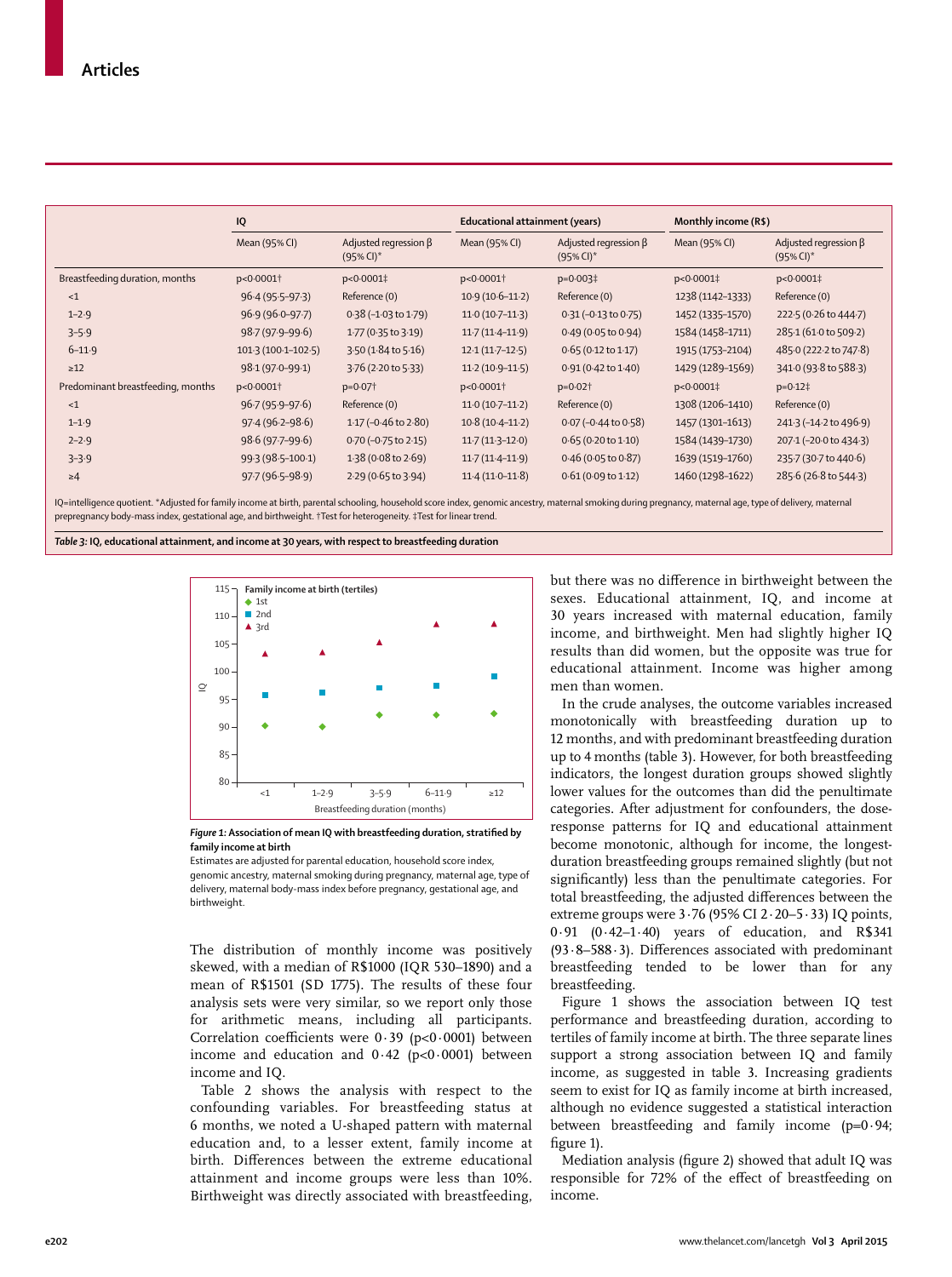

Figure 2: Direct acyclic graph of the effect of breastfeeding on monthly **income at 30 years**

NIE shows that 72% of the total effect of breastfeeding on income at 30 years (99 [95% CI 6·0–192·0]) is mediated by an individual's IQ and only 28% through NDE. We adjusted estimates for base confounders—family income at birth, parental education, household score index, genomic ancestry, maternal smoking during pregnancy, and birthweight—and educational attainment as a postconfounder. NIE=natural indirect effect. NDE=natural direct effect.

# **Discussion**

In this population-based, prospective birth cohort, breastfeeding duration was positively and linearly associated with performance in intelligence tests, educational attainment, and income at age 30 years. The magnitude of the identified effects was important in public health terms. The difference in IQ between the most extreme groups was nearly four points, or about a third of a standard deviation; the increase of 0·9 years in education corresponds to roughly a quarter of a standard deviation, and the difference in income of R\$341 was equivalent to about a third of average income.

The high follow-up rates after 30 years, the absence of differential follow-up with respect to breastfeeding duration, and the relatively similar follow-up rates for several baseline characteristics suggest that the present results are unlikely to have been affected by selection bias. All information on exposures and confounding factors were obtained in early life by trained interviewers.

The study has some potential limitations. Information on duration of breastfeeding was collected at the age of 19 months for 96% of the sample, and of 42 months for the remainder. A validation study done in a subsample of the cohort showed that 24% of mothers misclassified breastfeeding duration measured in 3-month categories, but in nearly all such cases misclassification involved neighbouring categories.16 The weighted kappa statistic comparing the information provided in 1984 and 1986 was 0·80, suggesting a high degree of agreement. Most scientific literature on the long-term effects of breastfeeding relies on substantially extended recall periods, with information being collected retrospectively during late childhood or adolescence.2 For family income data, we asked participants about the month preceding the interview. In this urban sample, seasonal employment was not common. Monthly fluctuations in income did occur, but annual income is not a common concept in Brazil, and recall might pose a problem. We also included a household wealth measure based on ownership of

assets as a confounding variable to improve ascertainment of socioeconomic position. Intelligence tests were not done for parents, but we included maternal and paternal education (in a society where educational attainment varied substantially) as confounding variables; in cohort members, the correlation between IQ and years of education was 0·42.

Residual confounding by socioeconomic status should be considered in assessment of the association between breastfeeding and performance in intelligence tests, because IQ is positively related to socioeconomic position.17,18 When the cohort started, awareness of the benefits of breastfeeding was scarce in Brazil, and no clear social patterning of breastfeeding existed for family income or parental education, unlike findings from highincome countries.8 Therefore, residual confounding is unlikely to explain the present findings. The potential exception is mothers who breastfed for more than 12 months, who were generally poorer, less educated, and included a larger proportion of women with higher African ancestry than did the other groups.19 In the present analyses, adjustment for ten potential confounders increased the estimates for IQ, educational attainment, and income in this group, leading to nearly linear associations between breastfeeding and these outcomes. When residual confounding is present, associations tend to be weakened, rather than strengthened by adjustment.

Because we neither measured home environment characteristics during childhood nor maternal-infant bonding, we were unable to explore whether the associations identified might be attributable to biological components of breastmilk itself, mother-infant bonding, or intellectual stimulation of breastfed children.<sup>20</sup> However, scientific literature shows that even after controlling for home environment or stimulation, breastfed subjects have improved performance in  $c$ ognitive tests,<sup>2</sup> thus suggesting that breastmilk itself has a programming effect on intelligence. The findings of Lucas and colleagues' study,<sup>4</sup> in which either breastmilk or formula was provided to preterm infants, suggest a direct effect of components present in milk. Additionally, the Belarus breastfeeding promotion trial<sup>3</sup> did not entail any changes in the home environment, but still identified a positive effect for breastfeeding promotion. A possible biological mechanism for this effect is the presence of long-chain saturated fatty acids in breastmilk, which are essential for brain development.<sup>21,22</sup> Our finding that predominant breastfeeding was also positively associated with IQ at 30 years is consistent with a biological effect, suggesting that the amount of milk consumed has a role.

The scientific literature, including several observational studies and two randomised trials,<sup>3,4</sup> strongly suggests a causal effect of breastfeeding on performance in intelligence tests during childhood (panel).<sup>2</sup> However, two questions remain. Because most available studies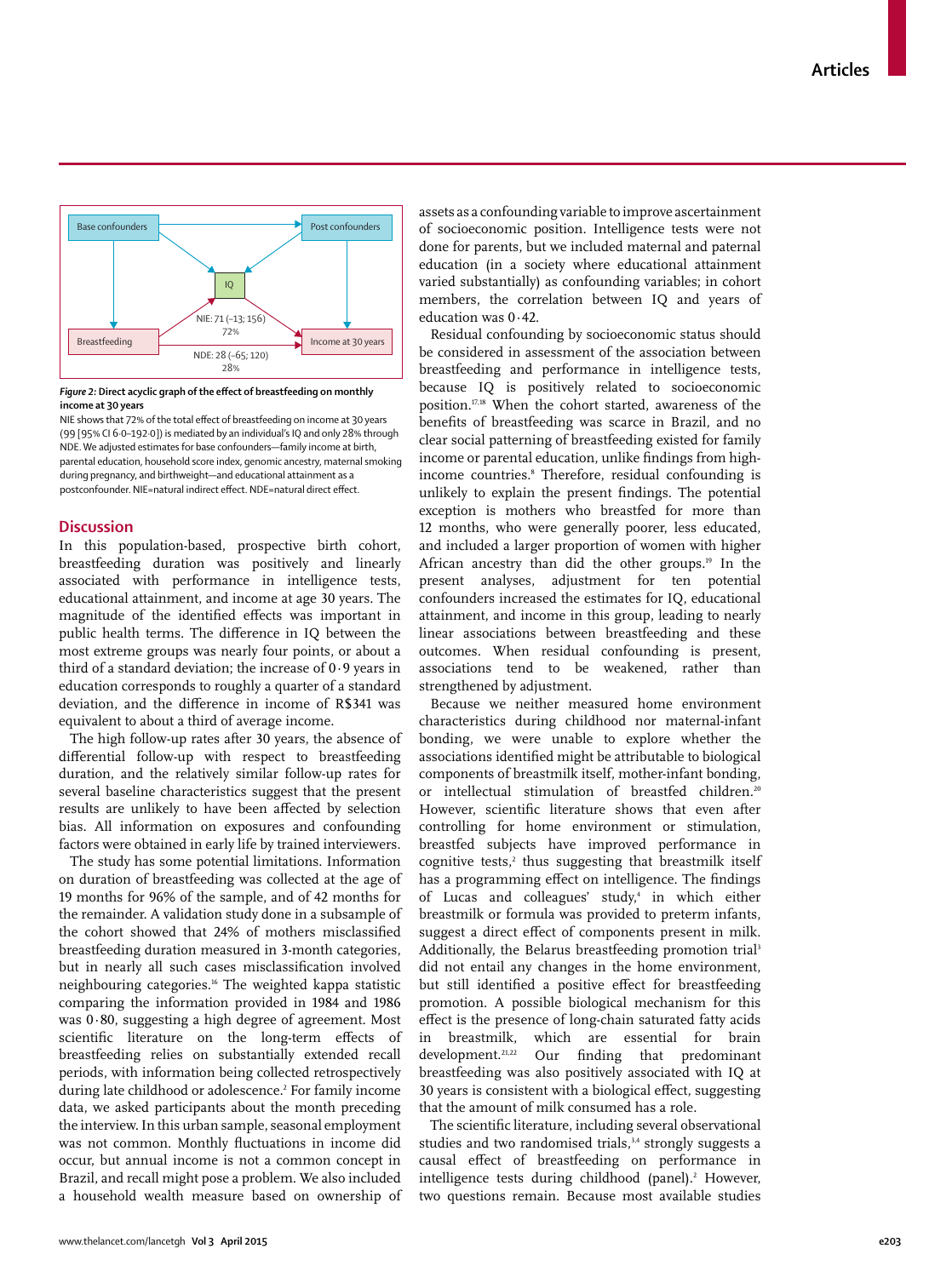# *Panel:* **Research in context**

# **Systematic review**

We updated the 2013 systematic review on breastfeeding and intelligence that we reported in  $2013^{23}$  using the same search words and methods.

#### **Interpretation**

Previous research, including two randomised trials, had shown clear associations between breastfeeding and child intelligence.<sup>3,4</sup> Some evidence suggests the presence of longterm effects on adult intelligence and school achievement.<sup>6,9</sup> Our study is the first to also show a positive association with adult earnings, which is largely mediated through intelligence levels.

have tested children and adolescents, is there a long-term effect of breastfeeding on adult intelligence? This question is particularly relevant in view of fluctuations in IQ in the same individuals at different ages. $24$ Furthermore, is the magnitude of this effect important from a human capital standpoint?

Three studies<sup>5-7</sup> assessed this association among adults. Similar to our study, Mortensen and colleagues<sup>5</sup> and Richards and colleagues<sup>6</sup> reported that breastfeeding duration showed dose-response associations with performance in intelligence tests, whereas Gale and colleagues7 did not identify an association. However, Gale and colleagues classified participants as ever or never breastfed, and might thus have underestimated the benefits of increased breastfeeding duration. Taken together with the present results, these findings suggest that the beneficial effects of breastfeeding on intelligence persist into adulthood.

Additional evidence is provided by the scientific literature on breastfeeding and educational attainment. The results of studies done in the UK<sup>6</sup> and New Zealand<sup>9</sup> showed positive associations, but the findings of a collaborative analysis of four cohort studies from lowincome and middle-income countries were mixed.<sup>10</sup> In a previous report of the 1982 Pelotas cohort at the time of Army conscription (18-year-old men), breastfeeding was associated with the number of school years completed.<sup>19</sup>

Because earning ability is associated with both IQ and educational attainment,<sup>12</sup> breastfeeding has been postulated to have a positive economic effect on society as a whole. Economic analyses from the USA suggest that one additional IQ point increases lifetime earnings by  $1.8-2.4\%$ .<sup>11</sup> A recent modelling exercise in the UK also postulated that a two point difference in IQ caused by longer breastfeeding duration would increase lifetime earnings by between  $\text{\emph{f}}35\,000$  and  $\text{\emph{f}}72\,000$ .<sup>25</sup>

Nevertheless, all evidence for an effect of breastfeeding on earnings has so far been indirect; our results are the first to report a direct association. Additional evidence of a causal link is provided by our finding that the effect on income is mostly mediated through IQ. In comparisons

of participants who were breastfed for 12 months or more with those breastfed for less than one month, the increase in income was roughly R\$300, or 20% of the average income level. For predominant breastfeeding duration, the difference between extreme categories was of similar magnitude.

Our results suggest that breastfeeding not only improves intelligence up to adulthood, but also has an effect at both the individual and societal level, by increasing educational attainment and earning ability.

#### **Contributors**

CGV designed the study, conceived the analysis, and participated in the preparation of the manuscript. BLH coordinated the 2012–13 follow-up of the cohort, conceived the data analysis, and participated in the preparation of the manuscript. CLdM supervised the psychological evaluation and collaborated in the data analysis and preparation of the manuscript. LQ and RTP coordinated the psychological evaluation of the cohort in the 2012–13 visit, scored the intelligence test, and revised the manuscript. DPG and HG coordinated the 2012–13 follow-up of the cohort and revised the manuscript. FCB designed the study, collaborated in the data analysis, and revised the manuscript.

#### **Declaration of interests**

We declare no competing interests.

#### **Acknowledgments**

This study was funded by the Wellcome Trust; the International Development Research Center (Canada); the Brazilian National Research Council (CNPq); Rio Grande do Sul State Research Support Foundation (FAPERGS); and the Brazilian Ministry of Health. The study is based on data from the study "Pelotas Birth Cohort, 1982" done by the Postgraduate Program in Epidemiology at Universidade Federal de Pelotas, with the collaboration of the Brazilian Public Health Association (ABRASCO). From 2004 to 2013, the Wellcome Trust supported the 1982 birth cohort study. The International Development Research Center, World Health Organization, Overseas Development Administration, European Union, National Support Program for Centers of Excellence (PRONEX), CNPq, FAPERGS, and the Brazilian Ministry of Health supported previous phases of the study.

#### **References**

- 1 WHO Collaborative Study Team on the Role of Breastfeeding on the Prevention of Infant Mortality. Effect of breastfeeding on infant and child mortality due to infectious diseases in less developed countries: a pooled analysis. *Lancet* 2000; **355:** 451–55.
- Horta BL, Victora CG. Long-term effects of breastfeeding: a systematic review. Geneva: World Health Organization, 2013.
- 3 Kramer MS, Aboud F, Mironova E, et al. Breastfeeding and child cognitive development: new evidence from a large randomized trial. *Arch Gen Psychiatry* 2008; **65:** 578–84.
- Lucas A, Morley R, Cole TJ, Lister G, Leeson-Payne C. Breast milk and subsequent intelligence quotient in children born preterm. *Lancet* 1992; **339:** 261–64.
- 5 Mortensen EL, Michaelsen KF, Sanders SA, Reinisch JM. The association between duration of breastfeeding and adult intelligence. *JAMA* 2002; **287:** 2365–71.
- Richards M, Hardy R, Wadsworth ME. Long-term effects of breast-feeding in a national birth cohort: educational attainment and midlife cognitive function. *Public Health Nutr* 2002; **5:** 631–35.
- Gale CR, Martyn CN. Breastfeeding, dummy use, and adult intelligence. *Lancet* 1996; **347:** 1072–75.
- 8 Brion MJ, Lawlor DA, Matijasevich A, et al. What are the causal effects of breastfeeding on IQ, obesity and blood pressure? Evidence from comparing high-income with middle-income cohorts. *Int J Epidemiol* 2011; **40:** 670–80.
- 9 Horwood LJ, Fergusson DM. Breastfeeding and later cognitive and academic outcomes. *Pediatrics* 1998; **101:** E9.
- 10 Horta BL, Bas A, Bhargava SK, et al. Infant feeding and school attainment in five cohorts from low- and middle-income countries. *PLoS One* 2013; **8:** e71548.